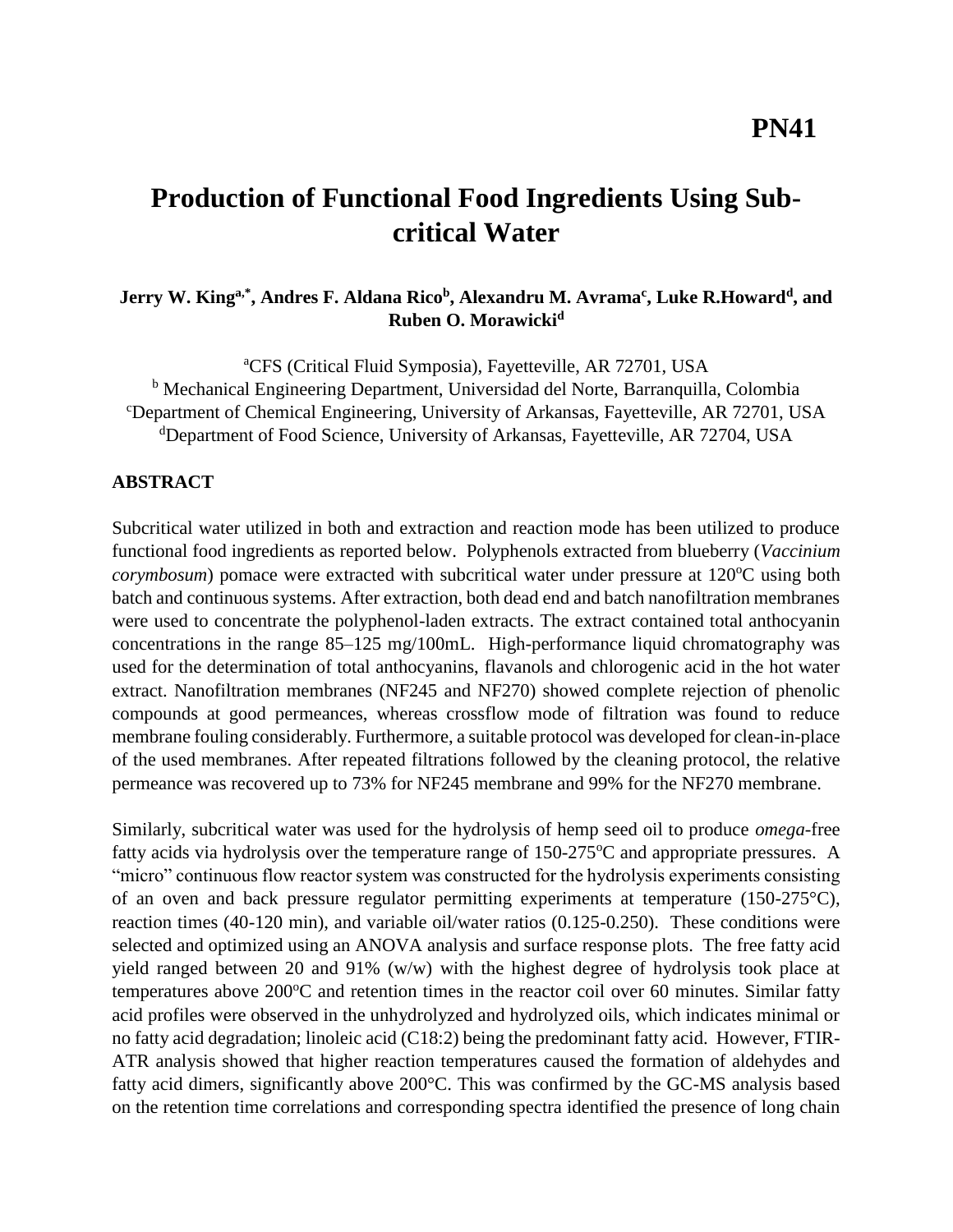aldehydes such as cis,cis,cis-7,10,13-hexadecatrienal, 9,12,15-octadecatrienal and dimers of C16:0 and C18:2 fatty acids as derived from the hemp seed oil.

## **INTRODUCTION**

Subcritical water is a versatile medium for extracting food ingredients from natural products and similarly using its hydrolysis properties to produce value-added ingredients [1]. Both modes for using subcritical water depend on the adjustment of its density under requisite pressures to yield conditions compatible with the extraction or suitable for performing a reaction on the target substrate. Such processing yields aqueous diluted product-extracts that require product concentration by removing water for their further use as functional food ingredients [2]. We report here research on two such applications of subcritical water, namely (1) the subcritical water extraction of blueberry pomace followed by membrane processing to yield concentrates containing functional food ingredients exhibiting high anti-oxidant capacities [3], and (2) the hydrolysis of hemp seed oil primarily to nutritionally functional *omega*-fatty acids desired by the food industry.

Blueberries (*Vaccinium corymbosum L.*) contain large amounts of polyphenols[3]. It has been suggested that consumption of blueberries can help suppress inflammation [4,5], display anticancer properties [6], improve human gut microbiome [7], reduce the risk of coronary heart disease [8,9] and scavenge oxidative radicals [10]. Most of these benefits are attributed to the high content of monomeric and polymeric anthocyanins, a class of polyphenols. These belong to a wide variety of arabinosides, galactosides and glucosides of cyanidin, delphinidin, malvidin, peonidin and petunidin [11] possessing orange-red, purple and blue plant pigments that have significant importance in the food industry as they determine color, taste and health benefits of marketed products.

Hemp (*Cannabis sativa L.*) is a versatile plant which can yield a variety of use products including fibers [12], a nutritional-valuable edible oil [13], and medical-beneficial cannabinoid compounds [14]. Hemp seed oil is somewhat unique in that approximately 75% of its triglyceride-based oil is unsaturated, consisting mainly of omega-3 and -6 fatty acids [15]. The health-beneficial properties of omega-3 and -6 fatty acids are well known [16] particularly with regard to beneficial health effects. Here we also report on the results of employing a small-scale continuous hydrolysis system based on subcritical water under pressure for the hydrolysis of commercially-available hemp seed oil.

### **MATERIALS AND METHODS**

Blueberry (*Vaccinium corymbosum L.*) pomace was obtained by processing of non-clarified juice, which was carried out in accordance with a previous established protocol. NF245 and NF270 polyamide thin-film composite nanofiltration membranes with nominal molecular weight cut-off of 200-400 Da were obtained in form of flat sheets from Filmtec*™* (Dow, Minneapolis, MN). Prior to insertion in the dead-end filtration vessel, the membranes were cut by hand and then soaked in deionized water for at least 24 hours. The active separation areas were 14.6 cm<sup>2</sup> for dead-end setup and 42.0 cm<sup>2</sup> for crossflow setup. Disposable filters (0.22  $\mu$ m and 0.45  $\mu$ m) were purchased from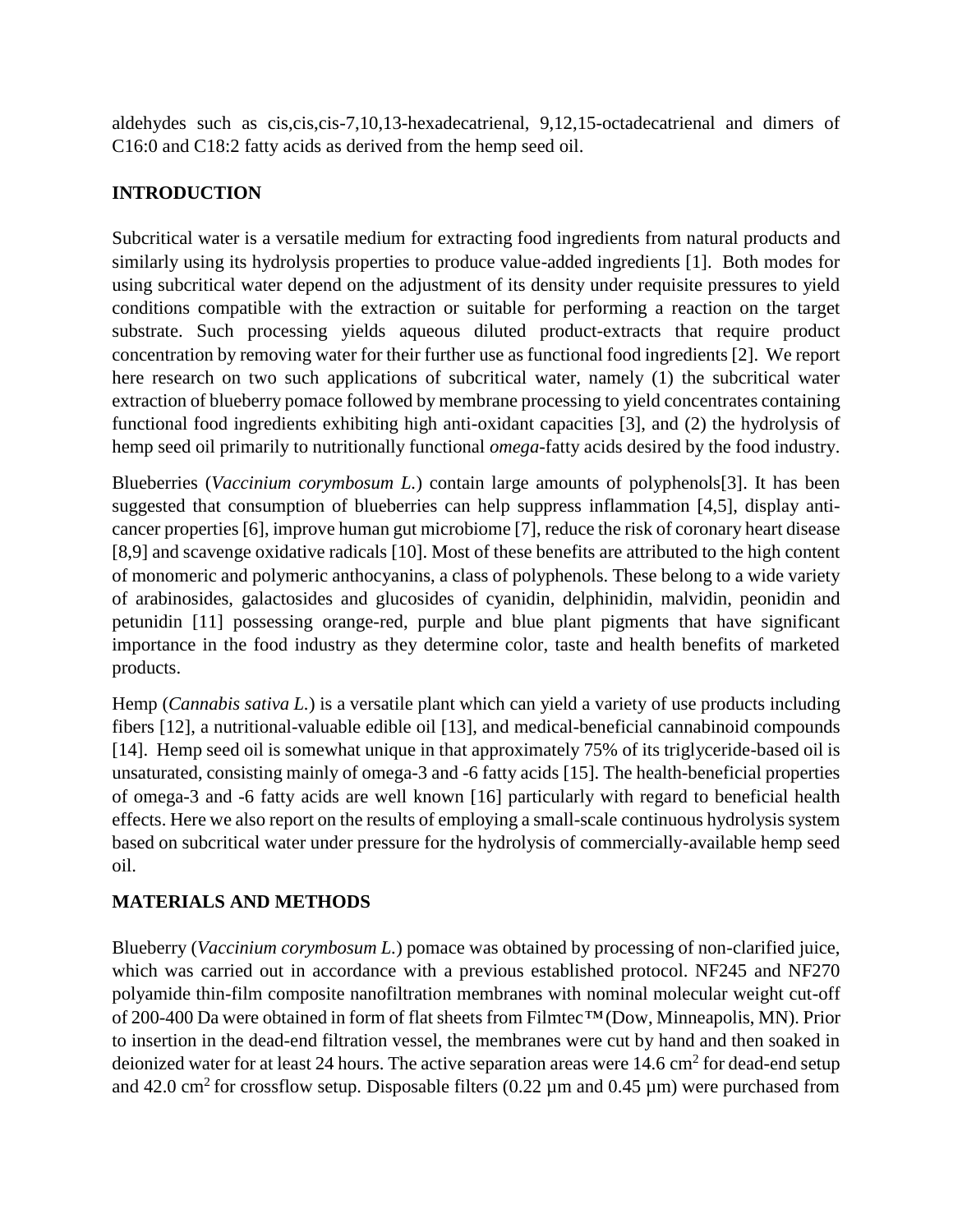GE Healthcare Life Sciences (Whatman®, Pittsburgh, PA) and used to prefilter large particles. Sodium hydroxide (analytical grade) was purchased from Macron Fine Chemicals (Avantor Performance Materials, Center Valley, PA). Hydrochloric acid (37% v/v) was purchased from EMD Millipore (Billerica, MA). Deionized water was produced with Thermo Scientific, model Smart2Pure 12 UV/UF (Waltham, MA), 18.0 M $\Omega$ ·cm. Frozen blueberry pomace was allowed to thaw to  $21^{\circ}$ C prior to extraction. A Dionex model 200 accelerated solvent extractor (ASE) system interfaced with a solvent controller (Dionex Corp., Sunnyvale, CA) was used to extract anthocyanins from blueberry pomace. Samples (0.5 g) were loaded into 22 mL stainless steel extraction cells with a cellulose paper filter inserted at the bottom of the cells. The ASE extraction was carried out using water as solvent; 68 bar pressure, 120<sup>o</sup>C temperature, five extraction cycles, 70% flush volume, 90 sec nitrogen purge time (no static time and no preheat time). For each extraction cycle it took approximately 5-6 min for the water to heat to  $120^{\circ}$ C for a total run time of 25-30 min. Approximately 22 mL of extract from each extraction cycle was pooled after passing through a large microporous sieve. Pressurized hot water extracts were stored at  $-20^{\circ}$ C prior to total anthocyanin analysis and nanofiltration testing. For the dead-end filtration, a starting volume of 200 mL feed was loaded in a stainless-steel pressure vessel (Sterlitech, Kent, WA), which was continuously stirred on a magnetic stirrer plate (OptiChem, Vineland, NJ). The feed side was pressurized with nitrogen at pressures between 10-17 bar. The flow through the membrane was quantified by collecting the solution on an electronic balance (Mettler Toledo PL602-S, Columbus, OH) connected to a computer. Membrane permeance was calculated from:

$$
P = \frac{V}{A \cdot \Delta t \cdot p} \tag{1}
$$

where *V* is the volume of permeate, Δ*t* is the time of permeation, *A* is membrane area, and *p* the is applied pressure. A crossflow system was custom built as shown in **[Figure 1](#page-3-0)**. An initial volume of 600 mL was loaded into the stainless steel vessel and then placed on a magnetic stirrer plate (Corning PC-210, Corning, NY) at 200 rpm. The feed was pumped through the pressurized system with a twin piston pump (Milton Roy Company, Houston, TX) at a constant crossflow rate of 57 mL/min. The transmembrane pressure was kept constant at 3 bar. The flow through the membrane was quantified in a similar manner as explained for dead-end mode. The temperature of feed, permeate and concentrate was measured before and after filtration and it was found not to change by more than  $\pm 1.6^{\circ}$ C. Membrane permeance was calculated from Eqns. (2) and (3) as:

$$
P = \frac{V}{A \cdot \Delta t \cdot TMP} \tag{2}
$$

and

$$
TMP = \frac{p_{inlet} + p_{outlet}}{2} - p_{permeane}
$$
\n<sup>(3)</sup>

where *V* is the volume of permeate, Δ*t* is the time of permeation, *A* is membrane area, and *TMP* is the transmembrane pressure calculated from the pressures read at inlet, outlet and permeate (0 bar).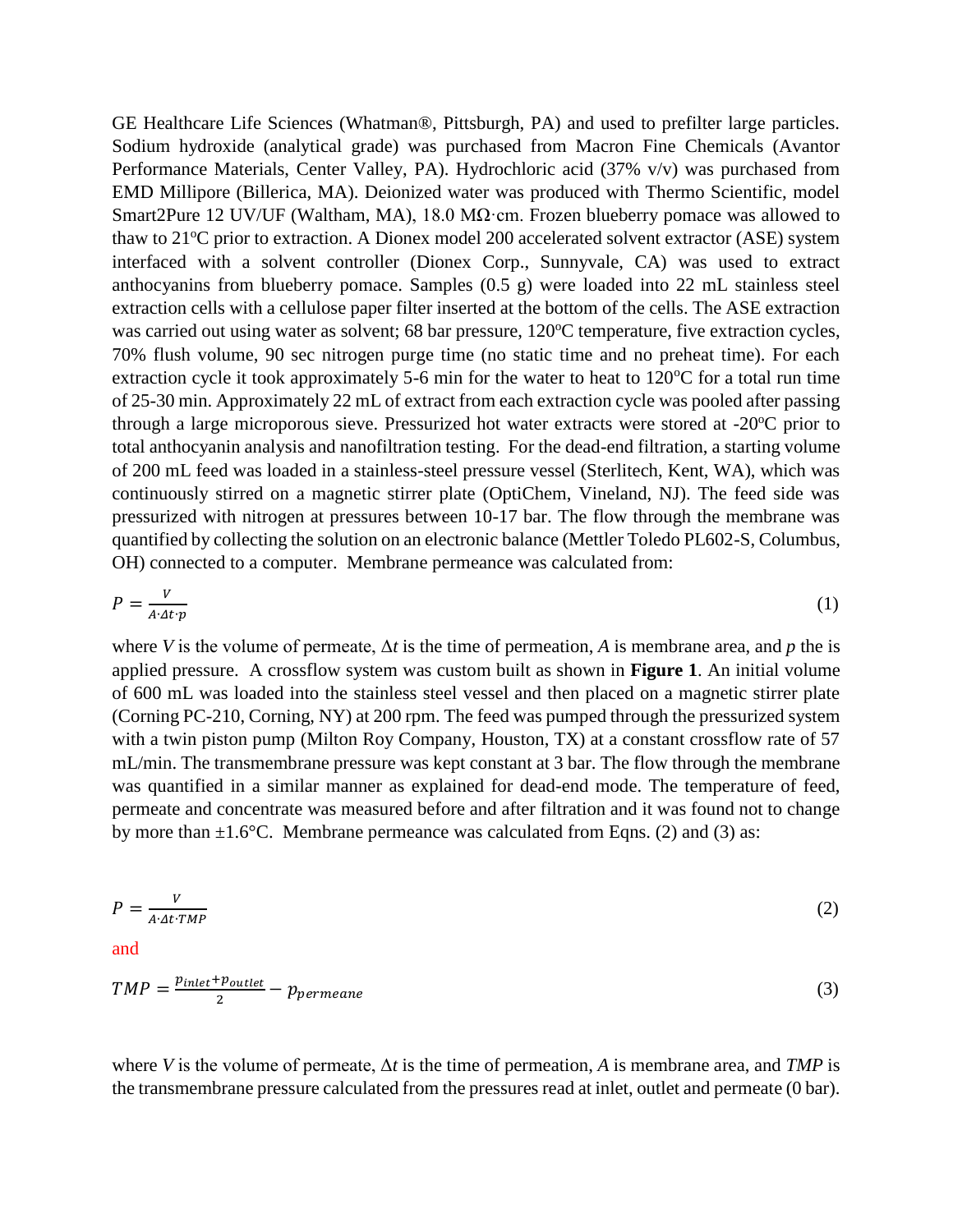Blueberry ASE extracts were screened for the determination of total anthocyanins and total flavanols content using a method adapted from Cho et al. [17]. For rejection analysis, samples from feed, retentate and permeate were evaluated for total monomeric anthocyanin content by the pH differential assay using a Hewlett Packard Model 8452A Diode Array Spectrophotometer (Palo Alto, CA.



<span id="page-3-0"></span>**Figure 1: Process flow of experimental setup for nanofiltration in crossflow mode. A: Feed stirred vessel; B: Piston pump; C: Permeate collection and balance; D: Crossflow cell; E: Pressure regulator and F: gas supply.**

Hemp seed oil and deionized wared were poured separately in 2L glass Buchner flasks, then, a magnetic bar was placed in each flask. Later, both containers were covered with a rubber block, placed on a stirring plate, and connected to a vacuum pump with a liquid trap (both provided by VWR International, Rednor, PA) for degassing. Rotation speed was set to 1100 rpm and the applied vacuum was 200mm Hg. Degassing time was 4h. After degassing water and oil were taken to the hydrolysis stage. For batch hydrolysis, degassed oil and water were mixed at specific ratios and poured into a PARR 4530 1-liter bench stirred reactor (Parr Instruments, Moline, IL, USA). The remaining headspace in the reactor was then filled with ultra-high purity compressed nitrogen to establish a 6 Bar base pressure. The temperature was increased to the desired level and maintained using a Model 4848 PARR Instruments controller. Due to that temperature increase, the internal pressure inside the reactor increased. After reaching the process temperatures, the agitator rotation speed was set, and agitation started. Temperature and agitation were maintained for the specific reaction time; and after this time, the reactor cooled to decrease the temperature. After reaching 40°C, the pressure was released by opening the manual relief valve. Then, the vessel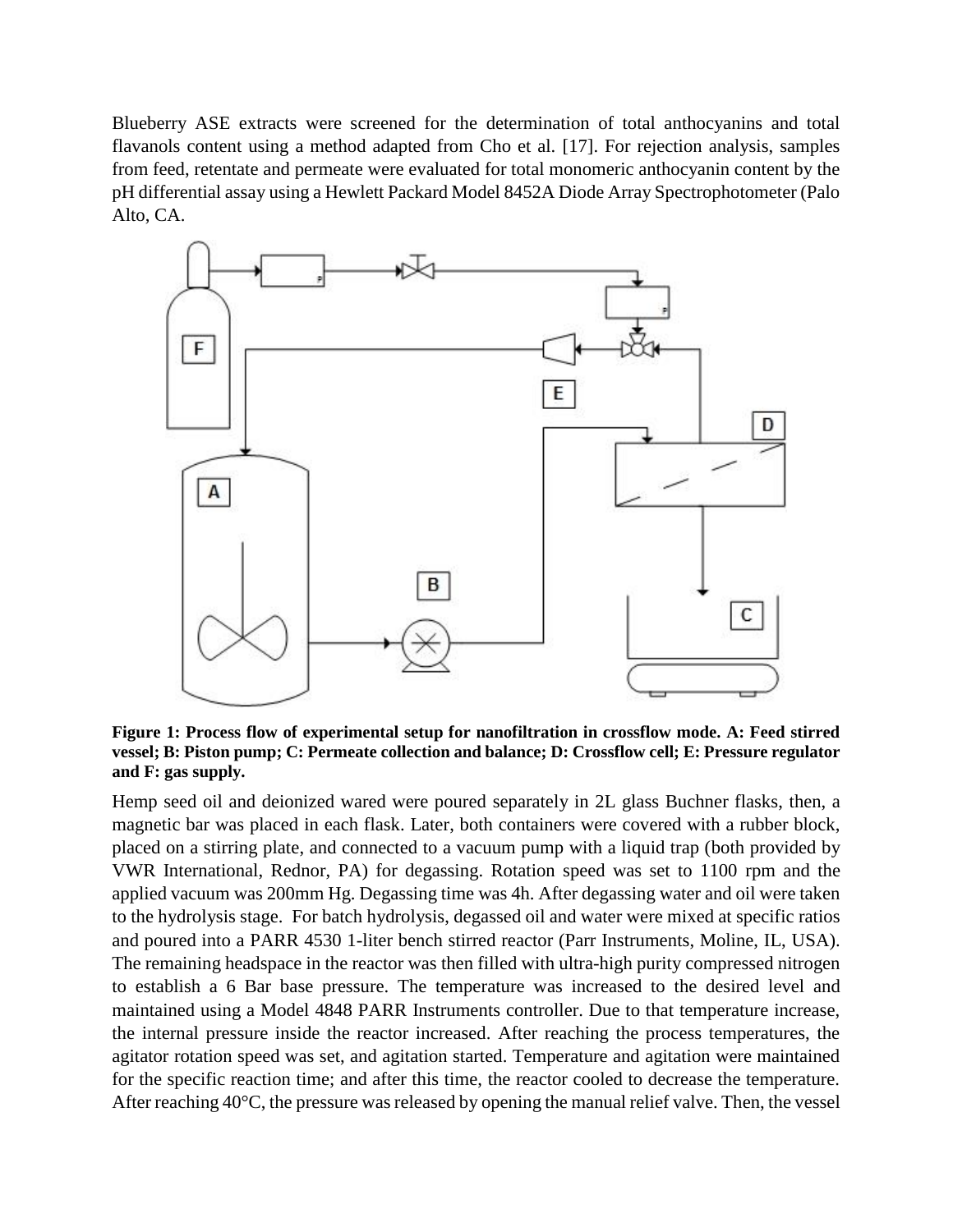was opened and the hydrolyzate mixture removed from the reactor vessel. Samples were poured into 50ml tubes and immediately centrifuged at 3900 x g for 30 minutes in a Beckman-Coulter Allegra™ X-22R benchtop centrifuge (Brea, CA, United States). After centrifugation, the resultant two phases were separated. The oil layer was separated by pipetting and stored under freezing conditions for further analytical tests. Process conditions were established using a central composite design with reaction temperature, oil fraction (ml/ml), reaction time and agitation speed being used as the processing variables. For the continuous

hydrolysis was done in a home-built system consisting of two glass containers, two-TELEDYNE ISCO 260D syringe pumps (Lincoln, NE, United States). Two 1/16" nominal diameter stainless steel tubing coils. A gas chromatography oven -Hewlett Packard- HP5890 Series II (Avondale, PA, United States) was used for temperature control. One GO Regulator (Spartanburg, SC) and a backpressure valve was used to maintain the internal pressure





#### **RESULTS**

Total and specific phenolic compounds, as well as sugar retention from HPLC in the ASE extract, retentate and permeate are summarized in **[Table1](#page-5-0)**. The study revealed that the highest quantity of polyphenols was due to total anthocyanins (with over 82% wt.), while the highest amount of sugars was due to fructose (with over 70% wt.) in the feed (ASE extract). Both the membranes NF270 and NF245 showed complete retention of total polyphenols, total chlorogenic acid and sucrose. Only small amounts of glucose and fructose were found in the permeate fractions so that the rejections were higher than 97%. For dead-end filtration, the concentration of polyphenols from blueberry pomace extract was tested using two commercially available nanofiltration membranes and then optimized experimentally based on (1) mixing speed, (2) prefiltration and (3) filtration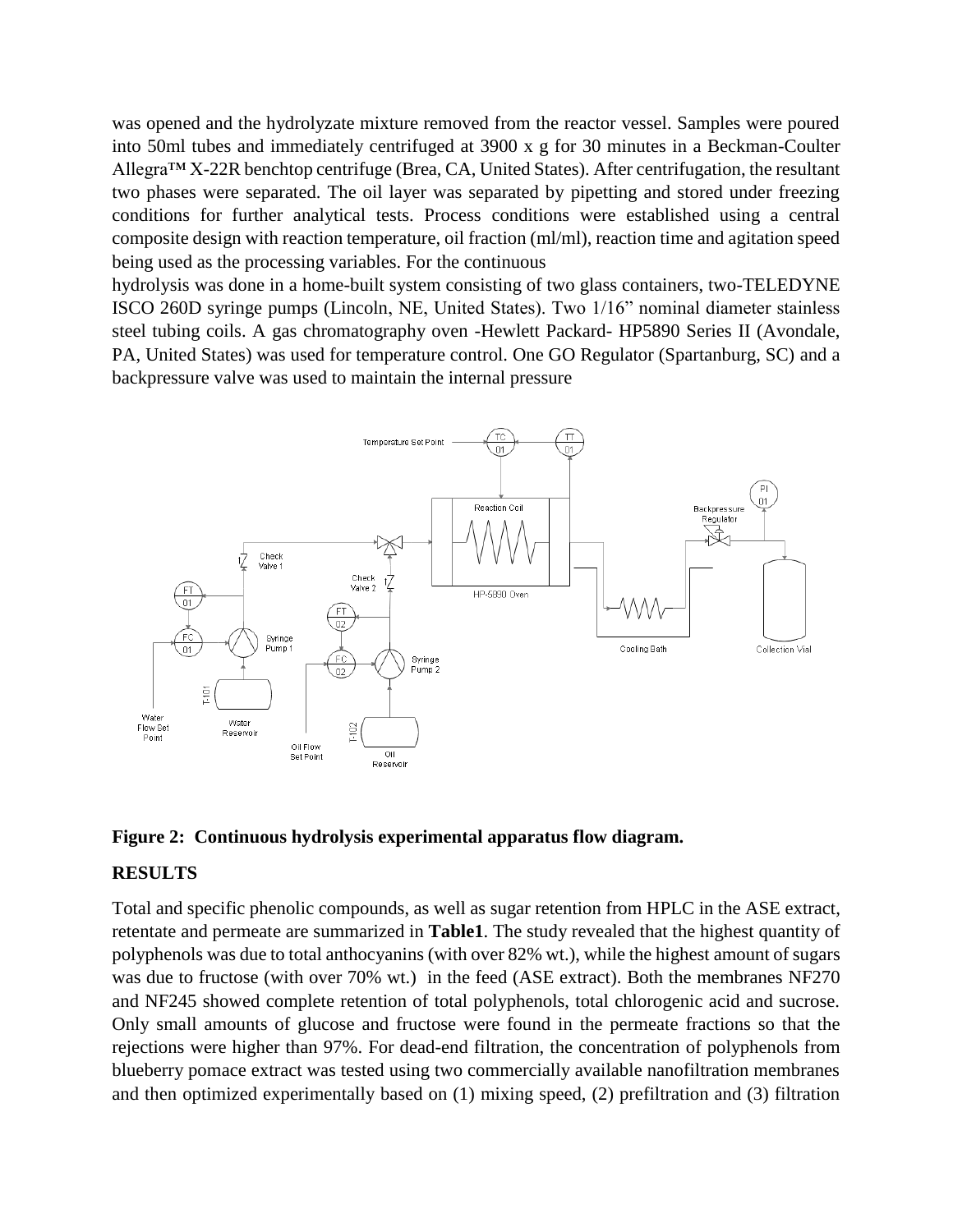time. Due to their low molecular weight cut-off, both membranes showed complete rejection of polyphenols regardless of the experimental parameter. Membrane performance based on permeance using pomace extract was tested at 0 rpm, 200 rpm and 400 rpm while holding the filtration volume constant. The permeance was found to change drastically as a function of mixing speed; especially when no stirring is applied the permeance reaches very slow values. At 400 rpm, mechanical mixing has been found to increase the starting permeance 6.8 times (NF270) and 2.1 times (NF245) compared to no-stirring conditions, while at 200 rpm it was 4.0 times (NF270) and 2.0 times (NF245) higher. The appearance of the used membranes showed a dark purple coloration for the non-stirred experiments, while the other membranes remained just slightly tainted when stirring was applied. This leads to hypothesize that fouling due to polyphenol agglomeration or adsorption can be efficiently disrupted if mechanical stirring is applied. The rejection of total polyphenols was complete and independent of stirring speed.

| Sample                        | <b>Total</b><br>ACY <sup>b)</sup> | Total FLAb) | CLA <sup>b</sup> | Sucrose <sup>c)</sup> | Glucose <sup>c)</sup> | Fructose <sup>c)</sup> |
|-------------------------------|-----------------------------------|-------------|------------------|-----------------------|-----------------------|------------------------|
| ASE extract (feed)            | 61.0                              | 7.9         | 4.7              | 0.05                  | 0.60                  | 1.54                   |
| NF270 retentate <sup>a)</sup> | 73.9                              | 9.9         | 6.1              | 0.07                  | 0.72                  | 2.12                   |
| NF270 permeate                | n.d. <sup>d</sup>                 | n.d.        | n.d.             | n.d.                  | 0.01                  | 0.02                   |
| NF245 retentate <sup>a)</sup> | 84.7                              | 10.7        | 6.6              | 0.09                  | 1.14                  | 2.39                   |
| NF245 permeate                | n.d.                              | n.d.        | n.d.             | n.d.                  | 0.01                  | 0.02                   |

<span id="page-5-0"></span>**Table1: HPLC analysis results for ASE extract and for retentate and permeate fractions after rejection in dead-end mode.**

 $\sigma$ ) dead-end filtration; b) mg / 100 mL; c) mg / mL; <sup>d)</sup> n.d. – not detected.

For crossflow filtration, the filtration performance in dead-end mode was tested under different experimental conditions. The setup was constructed to keep the feed continuously stirred and the crossflow rate was set at a maximum flowrate of 57 mL/min. Then, the feed was passed through a 0.22 µm prefilter to remove larger aggregated particles. Total polyphenols were rejected completely and no polyphenol degradation was observed during analysis. The permeance was considerably higher with NF270, which started at 3.5 L m-2 h-1 bar-1 and then reached approximately 2.0 L m-2 h-1 bar-1 after 3 hours of filtration. For NF245 the permeance started at 1.5 L m-2 h-1 bar-1 and then decreased to 0.6 L m-2 h-1 bar-1 after the same filtration time. Table  $2<sub>1</sub>$ 

#### **Table 2: Volume reduction-concentration factor for dead-end filtration at various times.**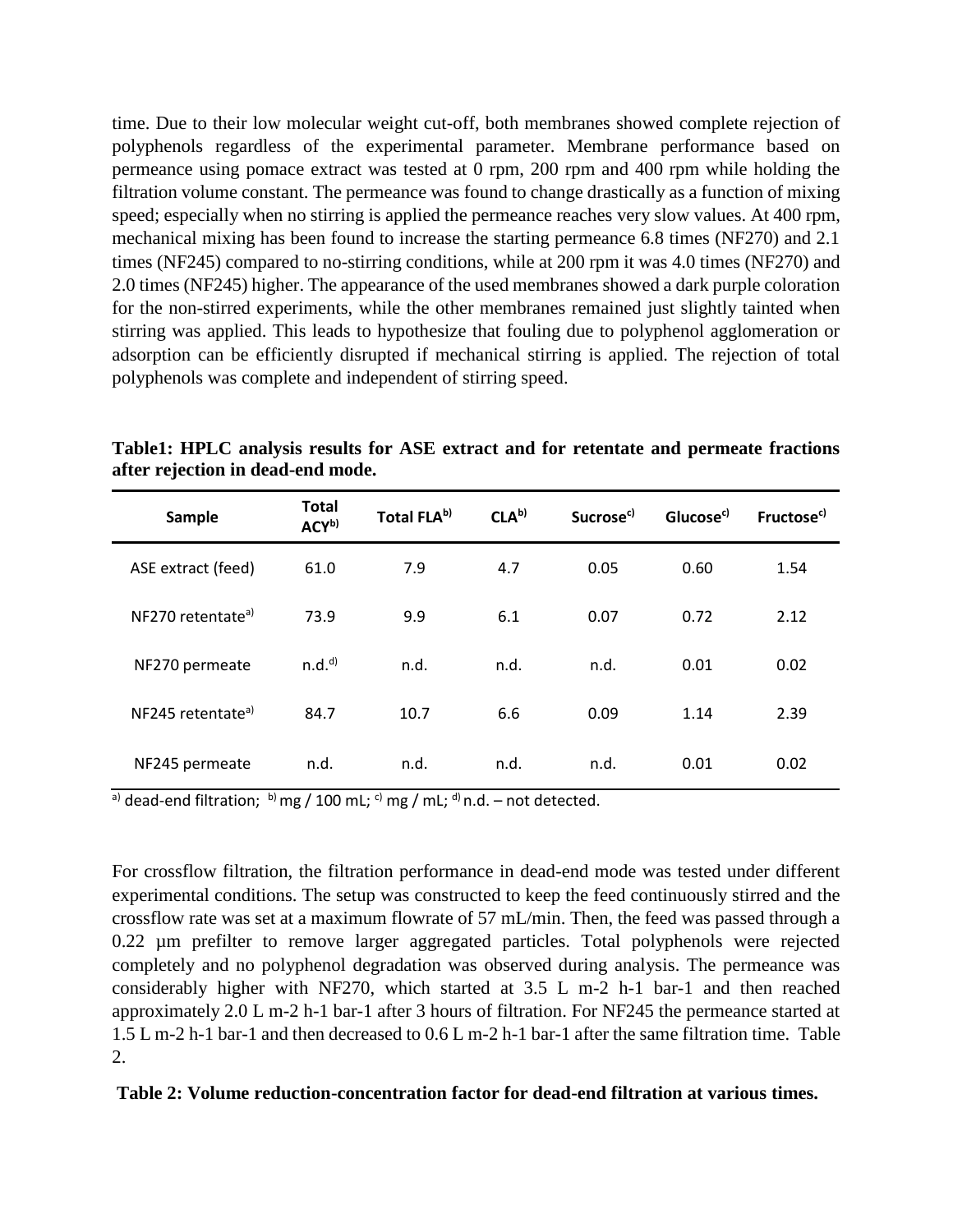| <b>Membrane, filtration</b><br>time | Feed volume, mL | Volume reduction, %<br>v/v | <b>Concentration factor</b> |
|-------------------------------------|-----------------|----------------------------|-----------------------------|
| NF270, 19 hrs                       | 250             | 80                         | 4.59                        |
| NF245, 19 hrs                       | 250             | 60                         | 2.19                        |
| NF245, 29 hrs                       | 250             | 78                         | 3.14                        |

After 3 hours of filtration time with NF270, 15%  $v/v$  of total volume was removed and the polyphenol concentration factor was 1.24. With NF245 approximately 7% v/v were removed and the polyphenol concentration factor was 1.11.

For the hemp seed oil hydrolysis using the continuous flow system, it was found that reaction temperature and retention time have a significant effect over the free fatty acid level of the treated oil samples. Equation 4 quantifies these effects:

$$
FFA_{yield} = e^{0.5756 + 0.0136T + 0.0047t}
$$
\n
$$
\tag{4}
$$

where:  $FFA_{yield}$  is the free fatty acid level of the treated oil samples as mass percentage of oleic acid equivalent, T is the reaction temperature in  ${}^{\circ}C$  and T is the retention time in the reactor in minutes. The surface response plot for these trends is show in **Figure 3** below:



**Figure 3. Obtained response surface for the free fatty acid content of the processed oil samples and its relation with reaction temperature (°C) and retention time (min).**

To determine the presence of trans isomerization phenomenon, FTIR-ATR spectra of the original oil and the processed samples were analyzed. And it was found that elevated reaction temperature caused an increase of the absorbance in the trans-isomer region. To estimate the impact the absorbance ration between the  $722 \text{ cm}^{-1}$  (cis) and 966 cm<sup>-1</sup> (trans) wavenumbers was calculated.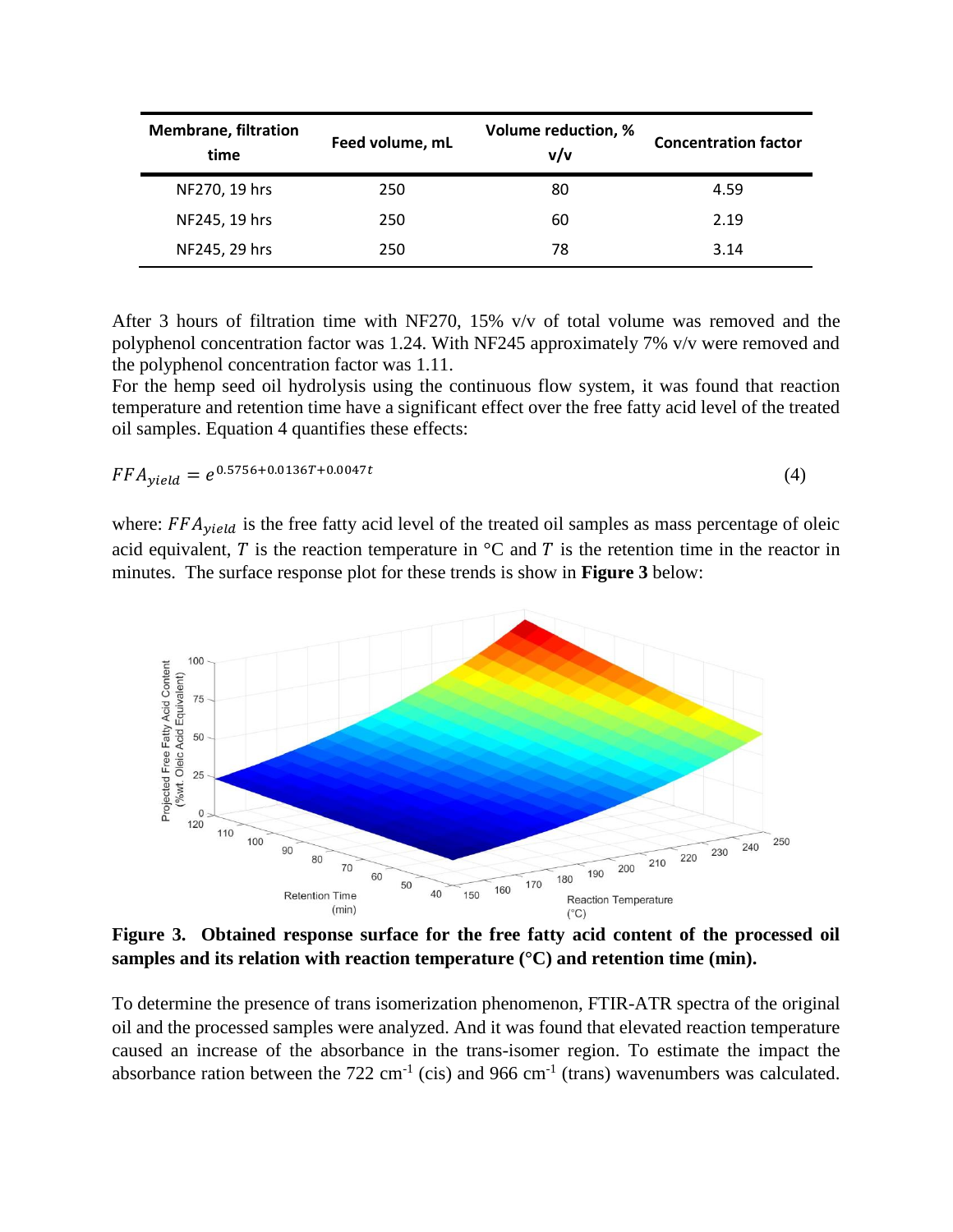Larger ratios were indicative of a low trans isomer presence. Equation 2 shows the spectroscopic relation:

$$
Abs_{\frac{cis}{trans}ratio} = 1,5981 + 0,0101T - 3.642 \times 10^{-5}T^2
$$
\n(2)

where  $T$  is the reaction temperature in  $\mathrm{C}$ .

It was observed that the cis/trans ratio dramatically decreases with higher temperatures which is an indicator of an increased trans isomer in the samples. GC and GC-MS were used to determine the fatty acid content of the non-processed and hydrolyzed samples as follows:

- **Palmitic acid (C16:0):** Average 5.19%, Minimum value 4.51%, Maximum value 6.98%.
- **Stearic acid (C18:0):** Average 3.20%, Minimum value 1.64%, Maximum value 6.70%.
- **Oleic acid (C18:1):** Average 5.19%, Minimum value 4.51%, Maximum value 6.98%.
- **Linoleic acid (C18:2):** Average 54.49%, Minimum value 46.06%, Maximum value 58.07%.
- **γ-Linolenic acid (C18:3):** Average 4.97%, Minimum value 4.08%, Maximum value 7.42%.
- **α-Linolenic acid (C18:3):** Average 16.43%, Minimum value 14.33%, Maximum value 18.02%.

 **Arachidic acid (C20:0):** Average 1.94%, Minimum value 1.29%, Maximum value 3.89%. The proportions of specific fatty acids varied among hydrolysate samples and it was identified that high FFA levels in the hydrolyzates were related to a decrease on the unsaturated species**. Figure 4** below shows the obtained species profiles.



**Figure 4. Compound proportions on every obtained sample. Run 22 corresponds to nonprocessed NUTIVA® cold pressed hemp seed oil.**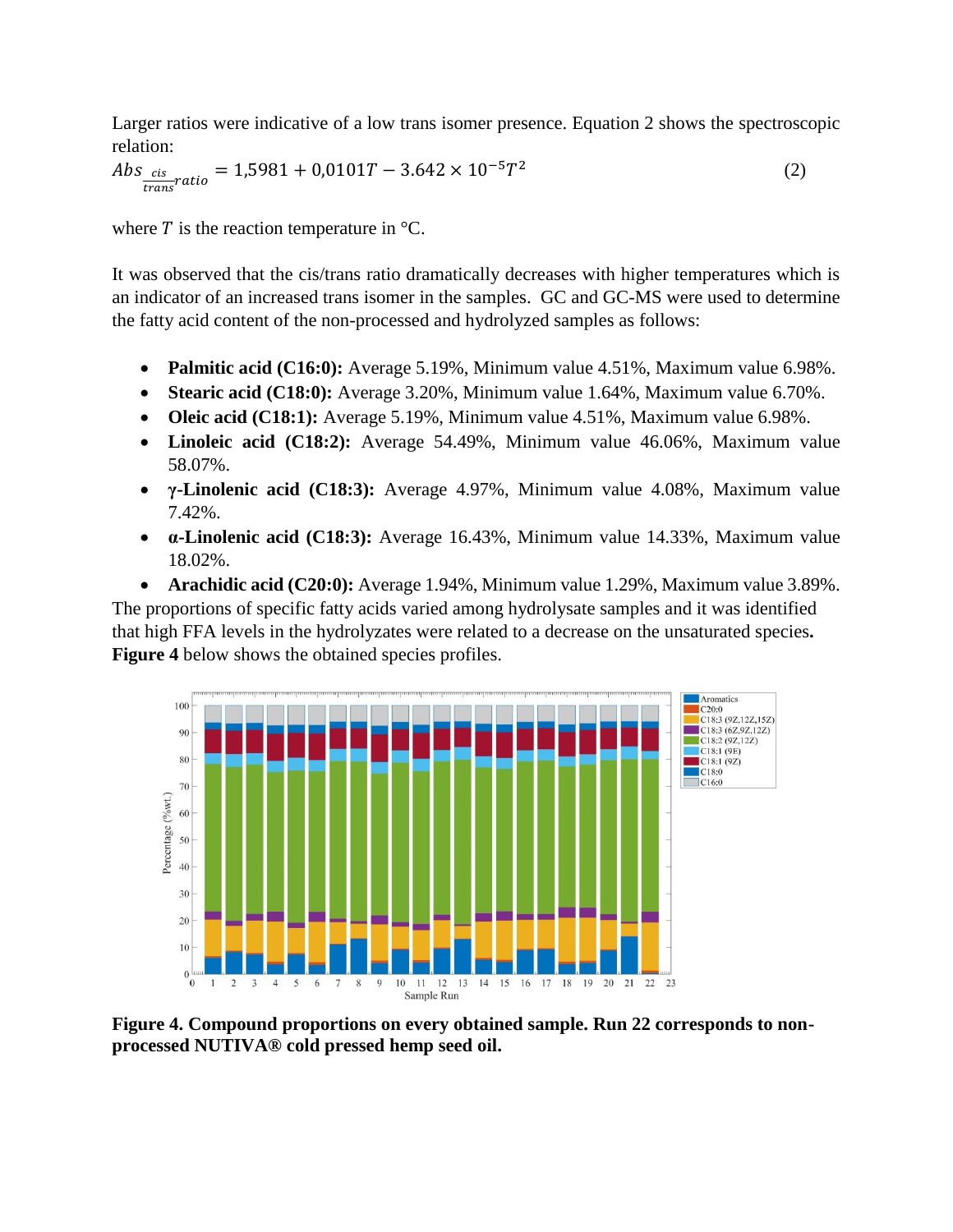It could be seen that unsaturated species tend to decrease, and aromatics appear on all samples which could lead to infer that a thermal oxidation phenomenon appears. After performing species identification using NIST library search (NIST, Gaithersburg, MD), octadecadienal and octadecatrienal appeared. This could be an indicative of C18:3 oxidation. Finally, polymerization of all the fatty acid species was identified. This could be caused due to thermal cracking of the triglyceride molecules.

## **CONCLUSIONS**

For the application of nanofiltration to the subcritical water extracts both dead-end and crossflow modes were used to concentrate polyphenol content from blueberry pomace. The most prevalent polyphenols were identified as total anthocyanins, total flavonols and chlorogenic acid. The sugar content analyzed using HPLC revealed that fructose was the predominant sugar. Both nanofiltration membranes showed complete rejection of total anthocyanins, total flavonols, chlorogenic acid, sucrose and more than 95% rejection for glucose and fructose. The rejection performance was unaffected by the experimental parameter of the filtration mode. In the dead-end mode 80% of water volume was removed in 19 hours using NF270, while only 60% of water volume was removed with NF245. Stirring was found crucial for obtaining good permeances and crossflow mode was found to improve membrane fouling considerably. The membrane reconditioning protocol delivered almost complete recovery of water permeance for NF270 used in crossflow mode and up to 73% recovery for NF245.

For the hemp seed oil hydrolysis, the free fatty acid yield ranged between 20 and 91% (w/w). The highest degree of hydrolysis took place at temperatures above  $200^{\circ}$ C and retention times over 60 minutes. Similar fatty acid profiles were observed in the unhydrolyzed and hydrolyzed oils, which indicates minimal or no fatty acid degradation. Linoleic acid (C18:2) was the predominant fatty acid. FTIR-ATR analysis showed that elevation of reaction temperatures favored the formation of aldehydes and fatty acid dimers as judged by the intensity of absorbances at 1700 and 900 cm-1 wavenumbers respectively. Which significantly increased above 200°C. This was confirmed by the GC-MS analysis that based on the retention time correlations and spectra identified probable presence of long chain aldehydes such as cis,cis,cis-7,10,13-hexadecatrienal, 9,12,15 octadecatrienal and dimers of C16:0 and C18:2 are decomposition and polymerization products of the hydrolyzed hemp seed oil.

### **REFERENCES**

[1] SRINIVAS, K. and KING, J.W., Developments in the processing of foods and natural products using pressurized fluids. In: Alternatives to Conventional Food Processing-2<sup>nd</sup> Ed., A. Proctor (ed.), Royal Society of Chemistry 2017, pgs.196-250.

[2] KING, J.W. and SRINIVAS, K., Development of multiple unit-fluid processes and bio-refineries using critical fluids. In: High Pressure Fluid Technology for Green Food Processing, T. Fornari and R. Stateva (eds.), Springer, 2015, pgs.455-478.

[3] KRAUJALYTE, I et al, Antioxidant properties, phenolic composition and potentiometric sensor array evaluation of commercial and new blueberry (*vaccinium corymbosum*) and bog blueberry (*vaccinium uliginosum*) genotypes. Food Chem., 2015, 188, p.:583.